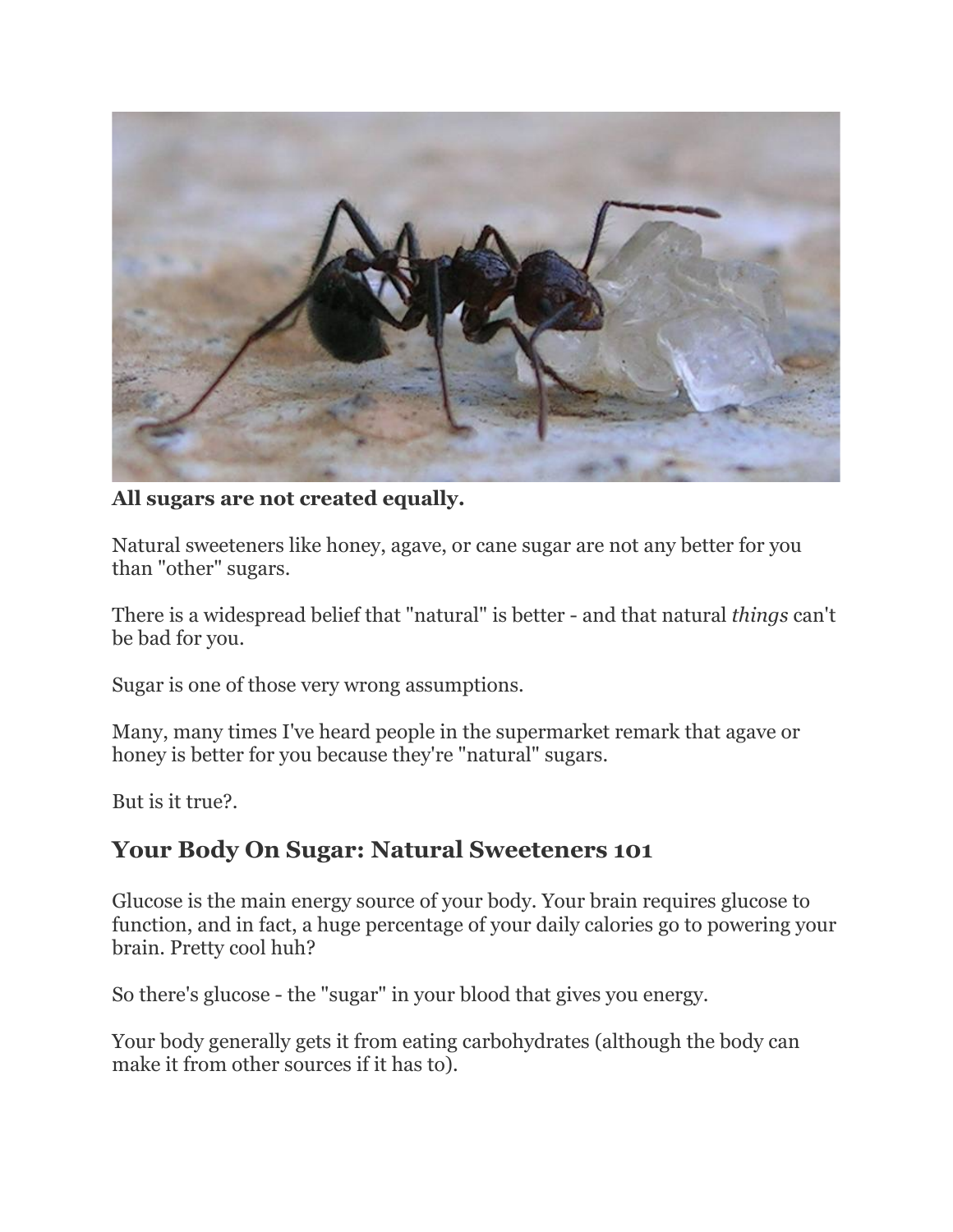Then there's **dextrose** - glucose produced from plant sources (like corn).

Then you've got **fructose** - fructose is the form of sugar generally found in fruits and honey. (Think  $F =$  Fruits)

Then there's **sucrose,** which is half glucose, half fructose - following me?

Sucrose is **table sugar**, the white grainy stuff you usually associate with being sugar.

*So here are the general rules:*

**Glucose** = from carbs.

**Fructose** = from fruits, honey, agave, and high fructose corn syrup. **Dextrose** = usually produced commercially then added to food to sweeten it. **Sucrose** = white table sugar, produced from the sugar cane plant (& other sources).

## **Natural Is Better Is Not Better - The Truth Behind Brown Sugar, White Sugar, Raw Sugar, Agave, Honey, High Fructose Corn Syrup**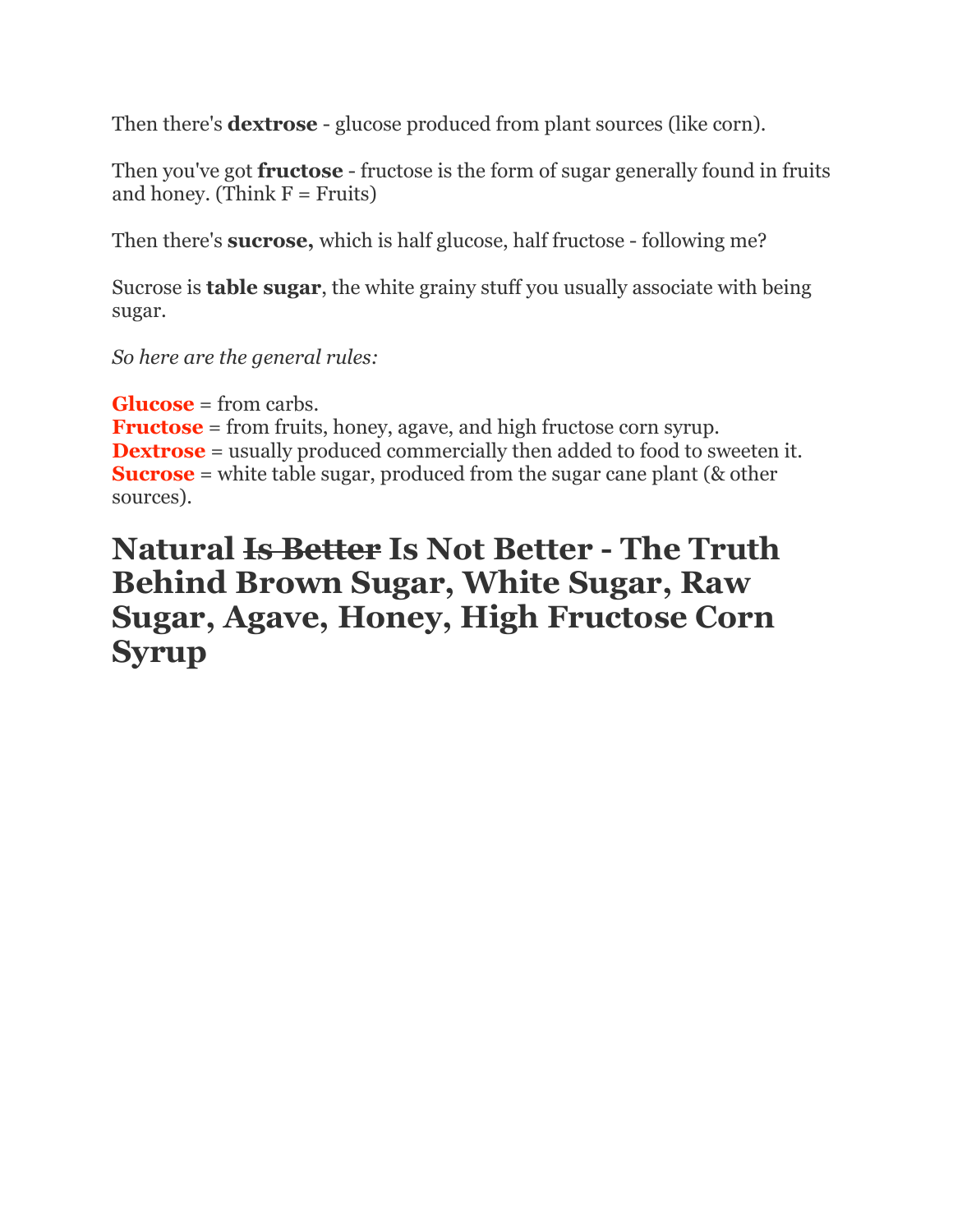

**Sugar in its varying processing phases: White refined, unrefined, brown, unprocessed**

People mistakenly have the idea that natural sweeteners and natural sugars are somehow different from "other" sugars, so they go ahead and load up on raw cane sugar, honey, or agave and aren't worried about dumping it in everything they drink or eat.

The problem is that, metabolically, they're basically the same in your body (with one exception, see below).

### **So where in the heck do all these sugars come from?!**

**Here's a quick 101 on what you're eating:**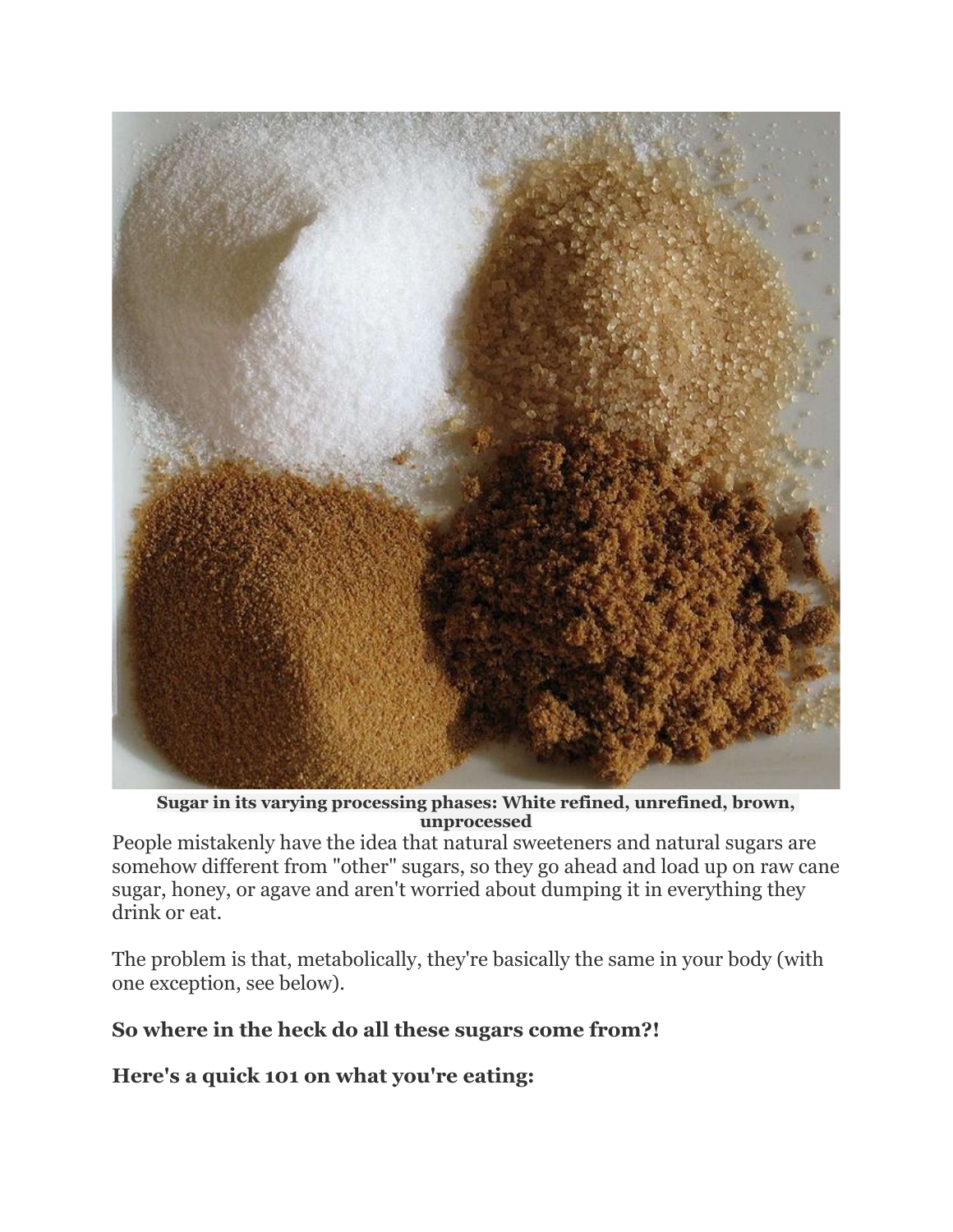#### **Cane Sugar**

Cane sugar comes from the *sugar cane* plant. It then goes through a refining process in order to turn it into the nice white sugar you're familiar with. Cane sugar is table sugar.

Composition: Sucrose (50% glucose 50% fructose)

#### **Raw Sugar**

Raw sugar is just cane sugar that has been processed less - it's harvested earlier on in the processing/refining process when the sugar is taken from the plant to the final product. This is just table sugar earlier in the process.

Composition: Sucrose (50% glucose 50% fructose)

#### **White Sugar**

White sugar is just refined through the process I described above (taking it from plant form to smooth and grainy), and then washed several times (or sometimes bleached) to give it that extra white appearance. One of the reasons they do this is that it gives it a more neutral (flavorless) taste and allows it to have a longer shelf life.

It's the same as cane sugar just further down the refining process - this is still natural and comes directly from a plant.

Composition: Sucrose (50% glucose 50% fructose)

### **Brown Sugar**

Brown sugar is just white sugar that has molasses added. The darkness of the brown is related to how much molasses is in there.

Composition: Sucrose (50% glucose 50% fructose)

#### **Honey**

Honey is made up of fructose and glucose (like high fructose corn syrup). Composition: 20% water, 30% Glucose, 40% Fructose

#### **High Fructose Corn Syrup**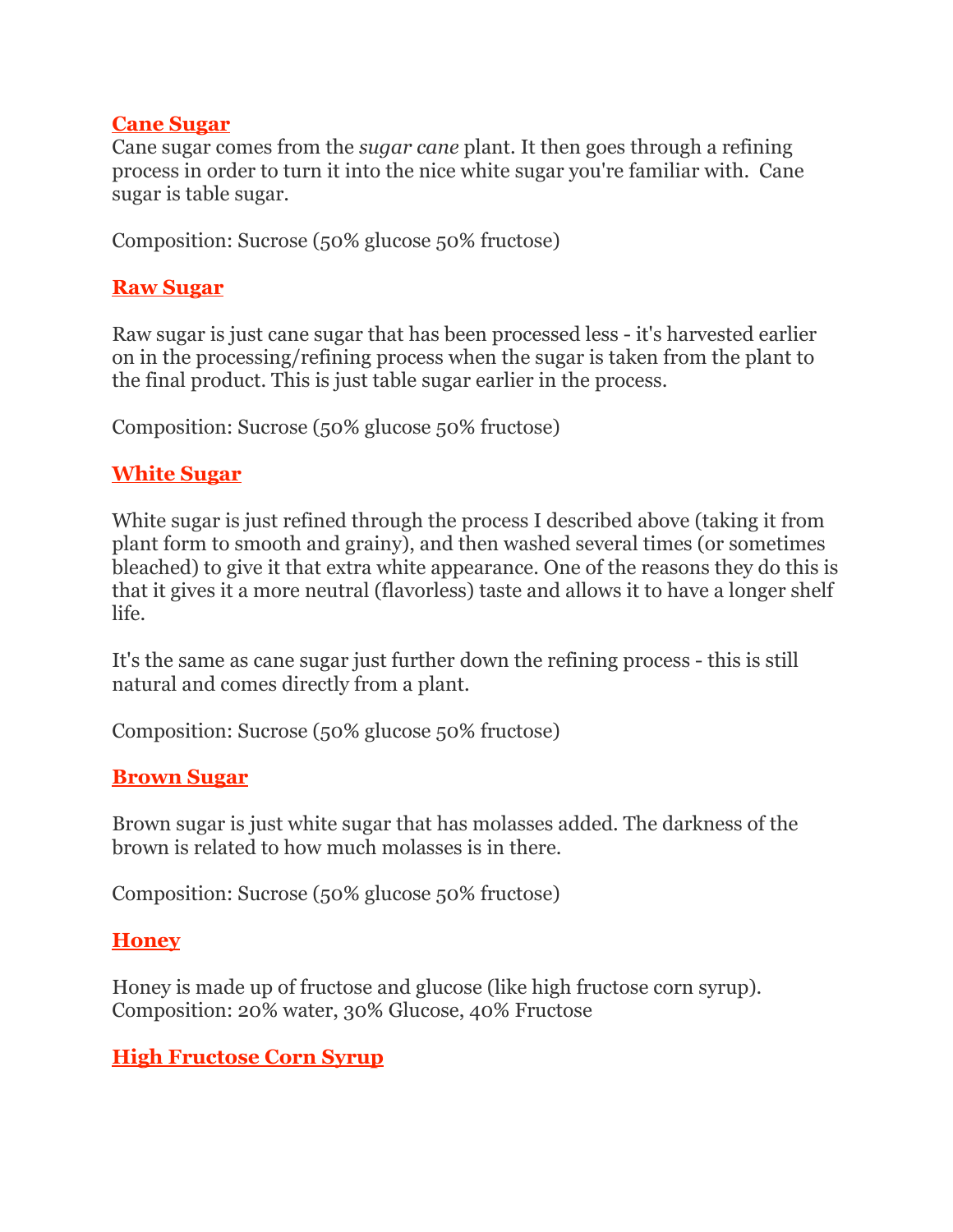HFCS comes from corn and consists of glucose and fructose - which depends on which version of high fructose corn syrup is being used.

If you're drinking it in soda, you're probably getting a variety that is 55% fructose and 42% glucose (the rest being water).

Why do we use it? Fructose is many, many times sweeter than normal white sugar, and it's cheaper for companies to use it.

## **Agave**

Agave is made from the same plant that we get *Tequila* from. Composition: Agave is 70%+ fructose - which is actually *more* than high fructose corn syrup.

**[Side note:** Honey, brown sugar, sugar in the raw and sugar in general provide little to no nutritional benefits.]

# **All Sugars Do Not Have the Same Effect On Your Body (Lay Off That Agave, Folks!)**



In [one study,](http://www.jci.org/articles/view/39332) scientists gave people a beverage that was sweetened with either glucose or fructose. The drink was 25% of their daily total calories, and they were told to drink it for 10 weeks to see if there would be any differences in weight/fat gain.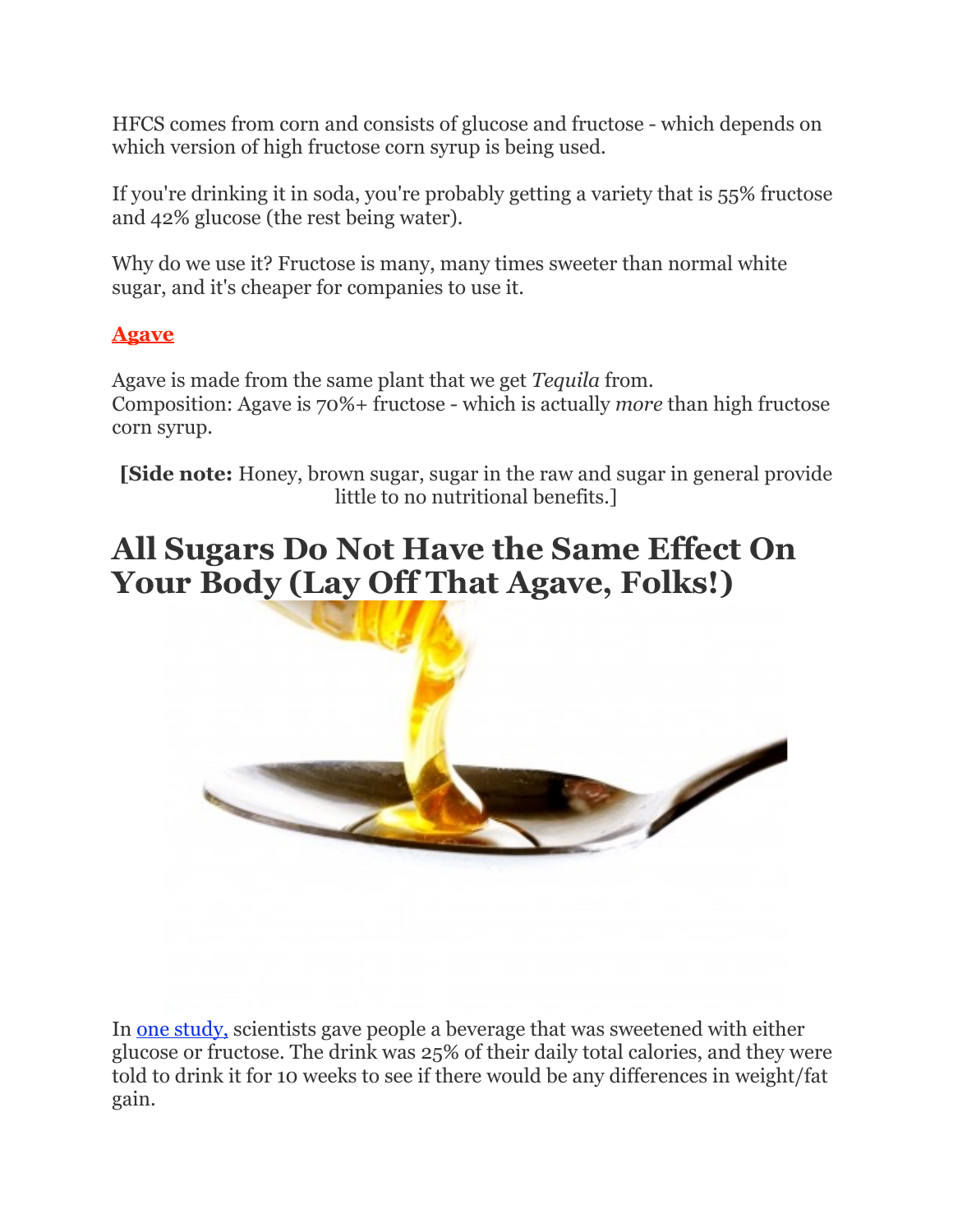At the end of the study, the weight gain was similar in the two groups, but what was interesting was that only the fructose group had numerous other negative effects.

For example, in only the fructose group, fat synthesis in the liver increased, *in addition* to abdominal fat gain.

In the fructose (not glucose) group, it also led to:

- Increased triglycerides levels
- Increased levels of apoB, LDL Cholesterol, and a half dozen other biomarkers of heart disease risk

## **Fructose and insulin sensitivity**

When your body is insulin resistant, the natural processing of sugars and regulation of blood sugar is impaired.

Chronic insulin resistance leads you down the road to diabetes (and you're generally overweight a long time before this sets in).

In this particular study, fructose totally whacked out the body and started showing signs of insulin resistance. In men, it lead to more fat gain, and in women was linked more to insulin resistance.

Fructose actually promotes the elevation of cholesterol and triglycerides much worse than glucose.

Fructose has been [proposed](http://www.ncbi.nlm.nih.gov/pubmed/10553793) as one of the implicating causes of nonfatty liver disease.

[Another study showed that fructose, not glucose](http://www.ncbi.nlm.nih.gov/pubmed/18971329)**, provokes increased food intake.**

There's also [loads more evidence](http://www.ncbi.nlm.nih.gov/pubmed/19956074) showing that one of the main reasons why drinking soda is making you overweight is because of the insane amount of fructose in it (thanks High Fructose Corn Syrup!)

And in another study done, this time on Agave[, the researchers concluded:](http://www.ncbi.nlm.nih.gov/pubmed/19815021)

"Even moderate consumption of fructose-containing liquids may lead to the onset of unfavorable changes in the plasma lipid profile and one marker of liver health, independent of significant effects of sweetener consumption on body weight."